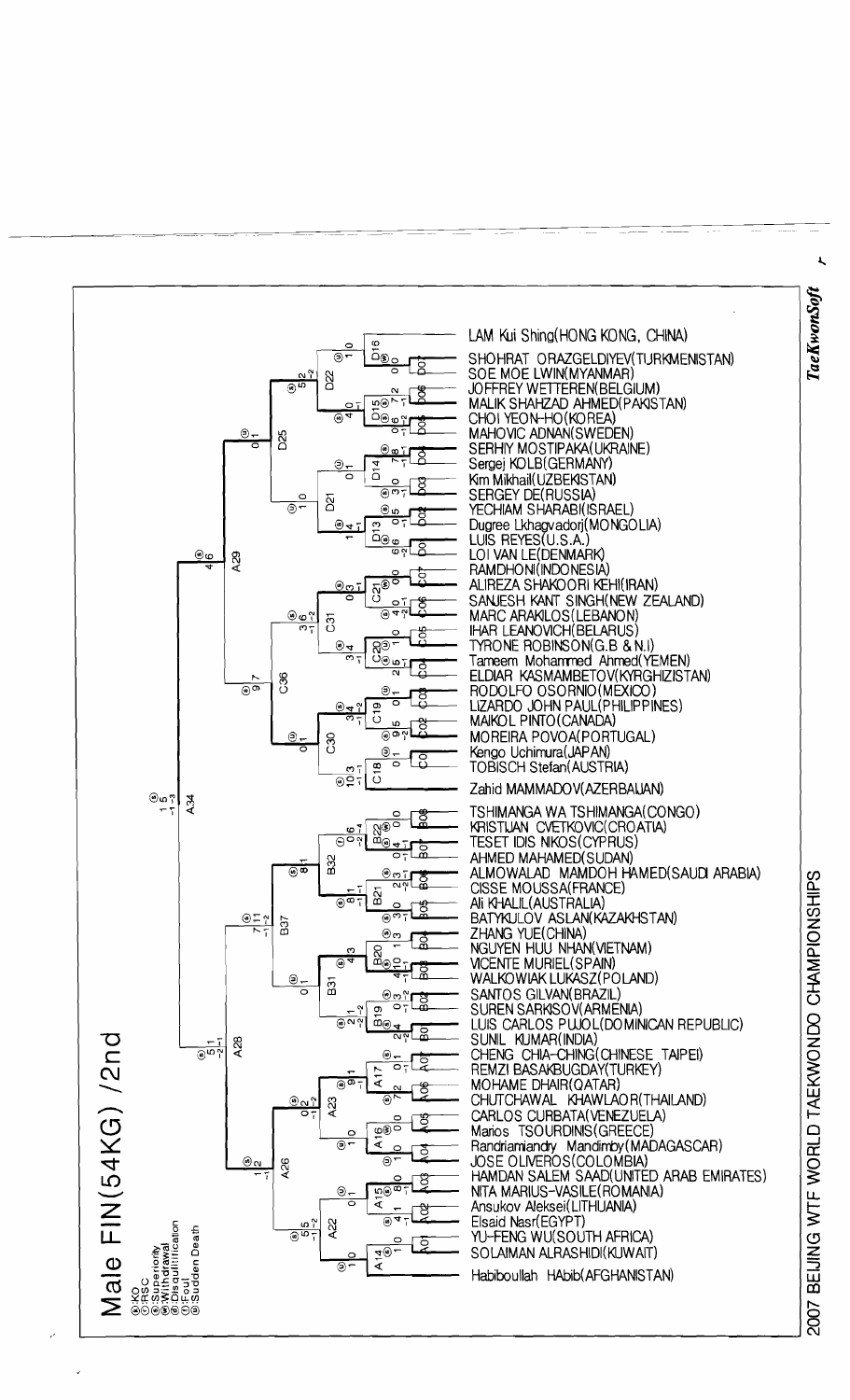

 $\bar{\mathbf{C}}$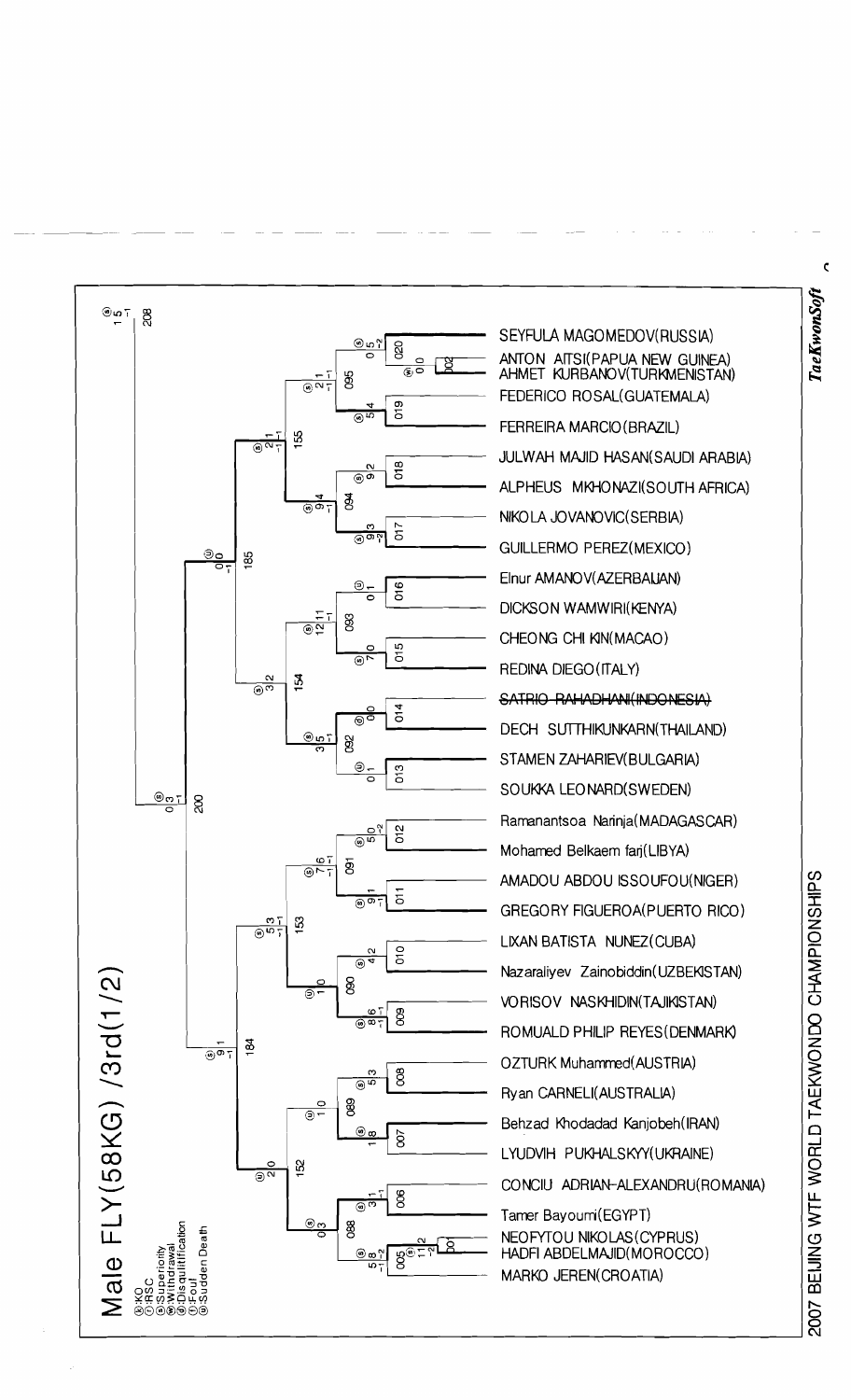

Ó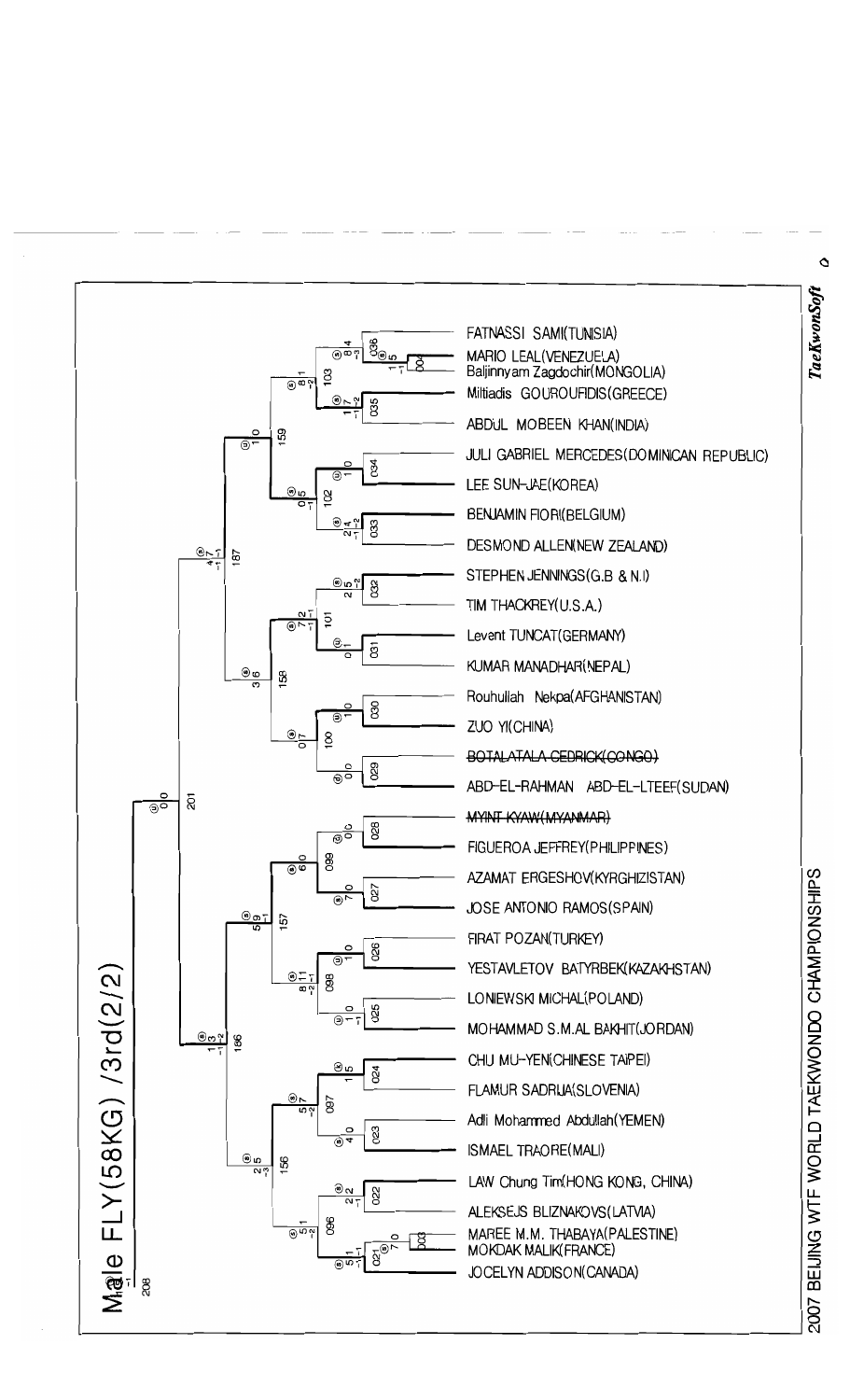

べ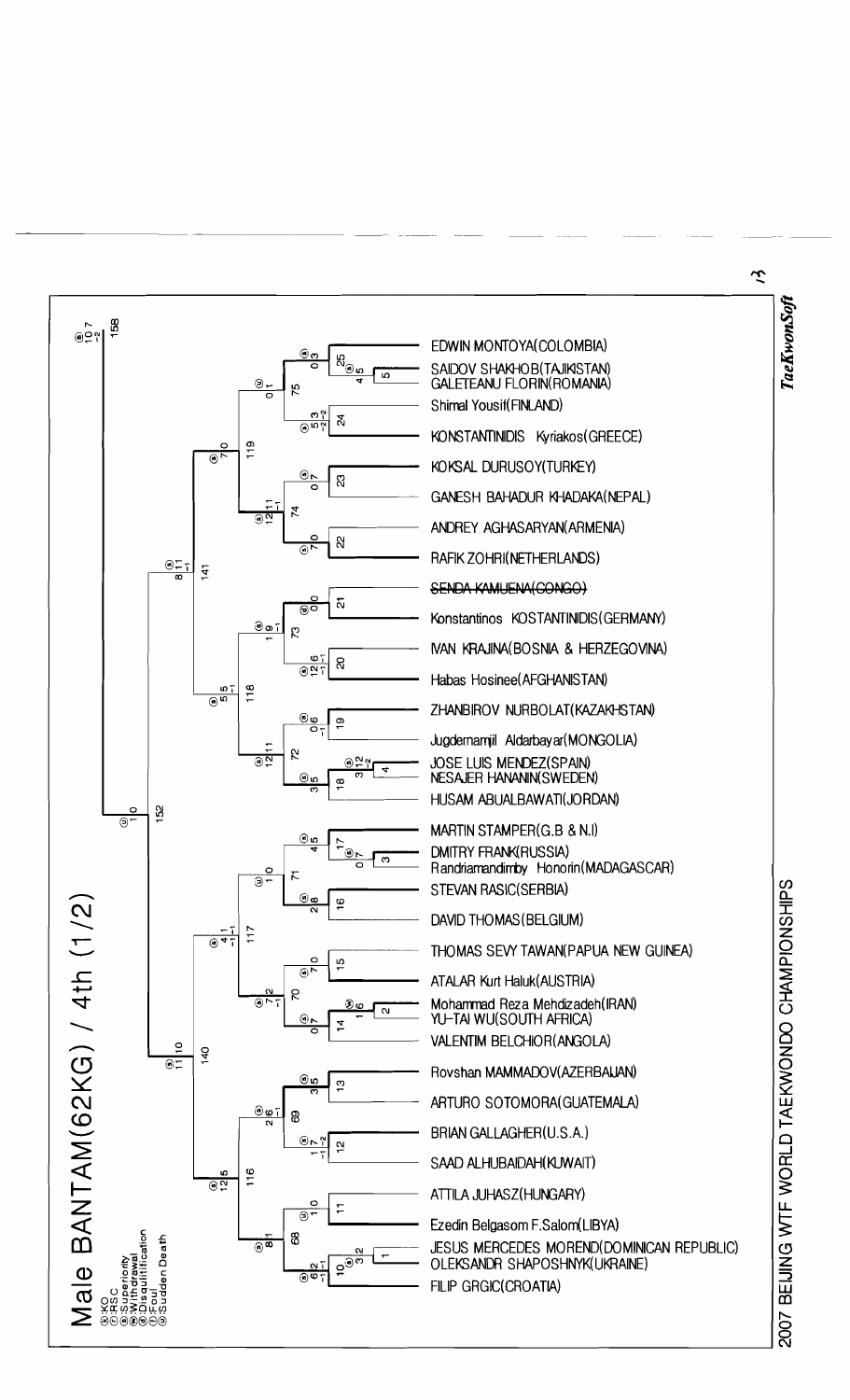## 斗

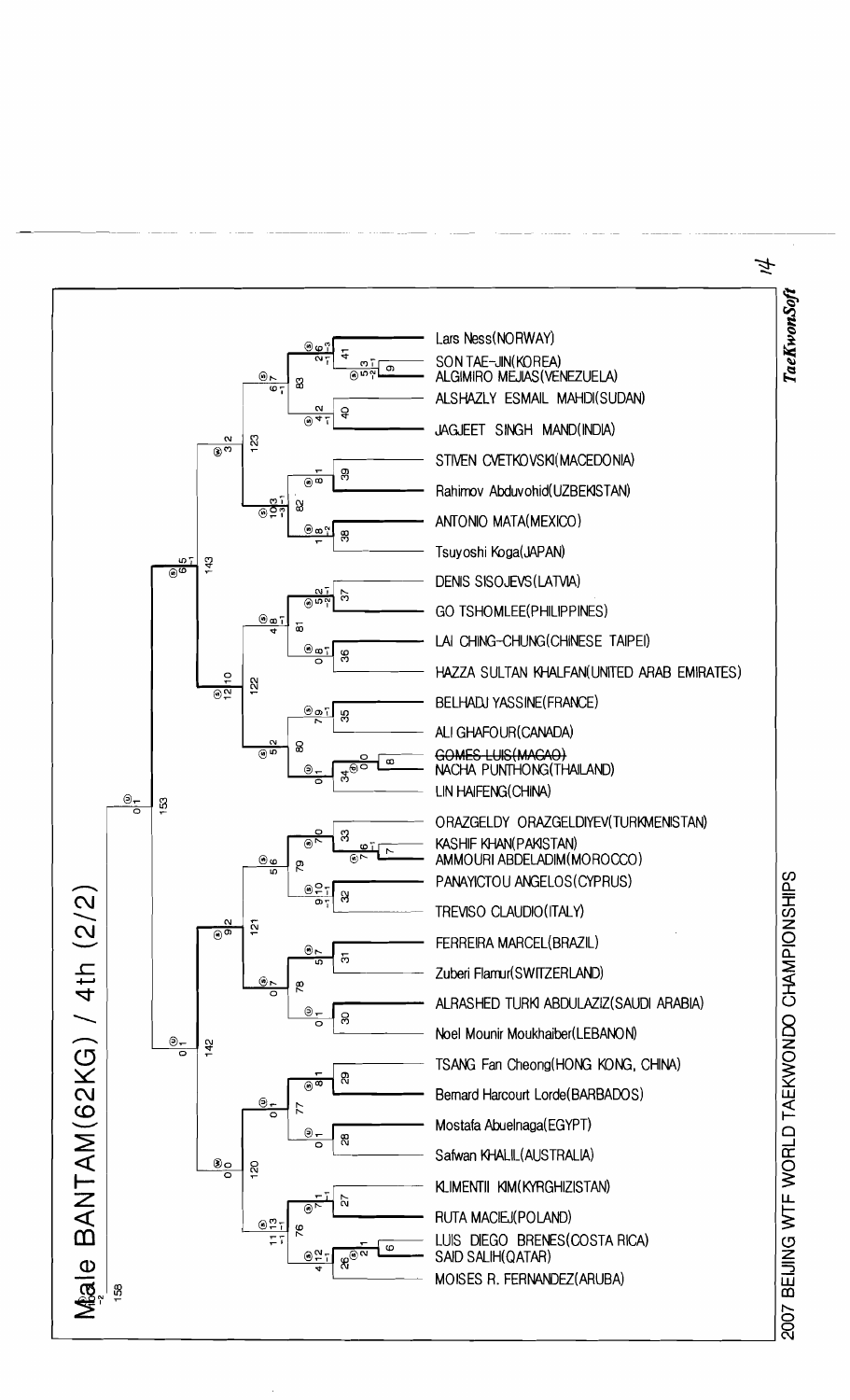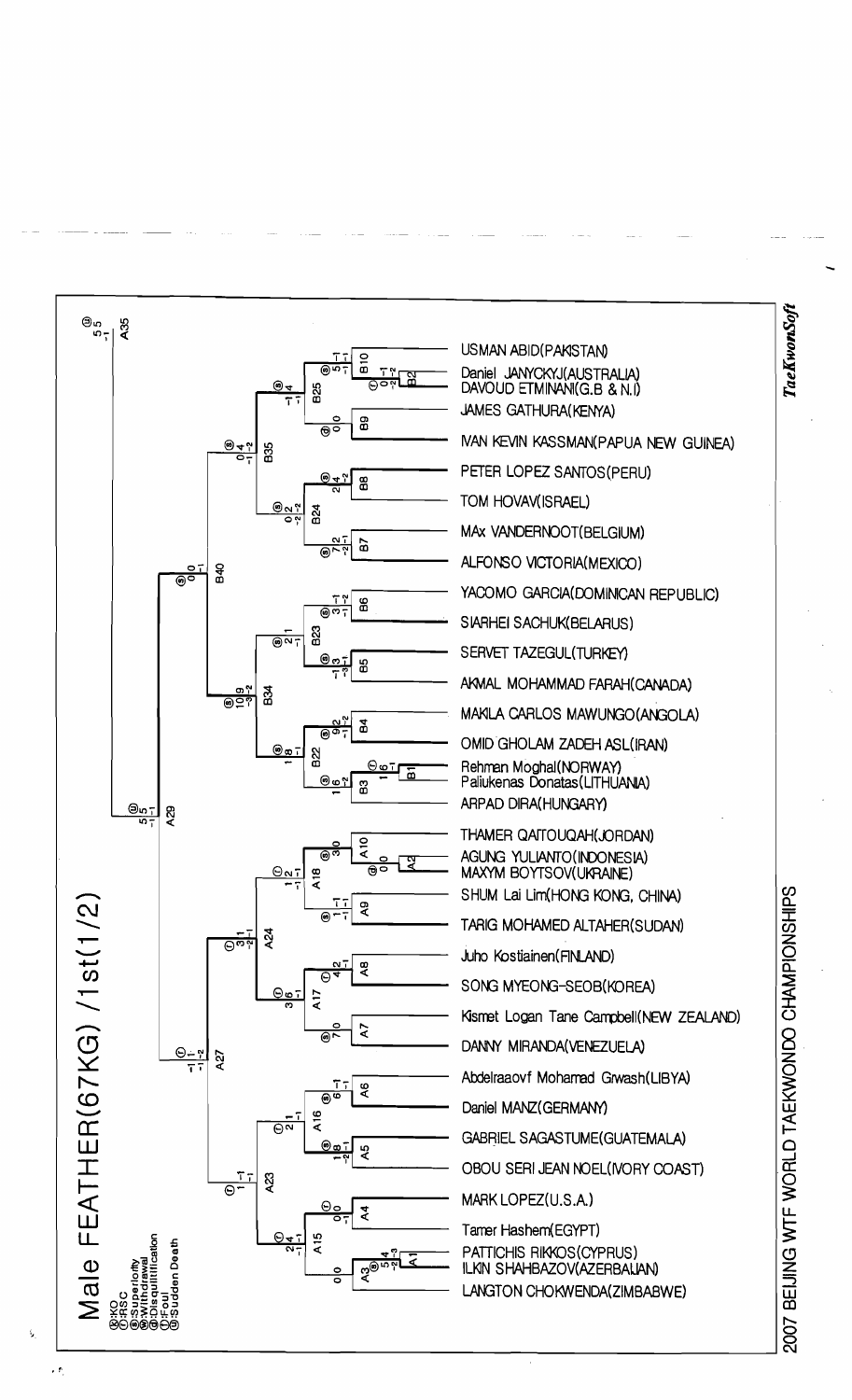

 $\overline{C}$ 

TaeKwonSoft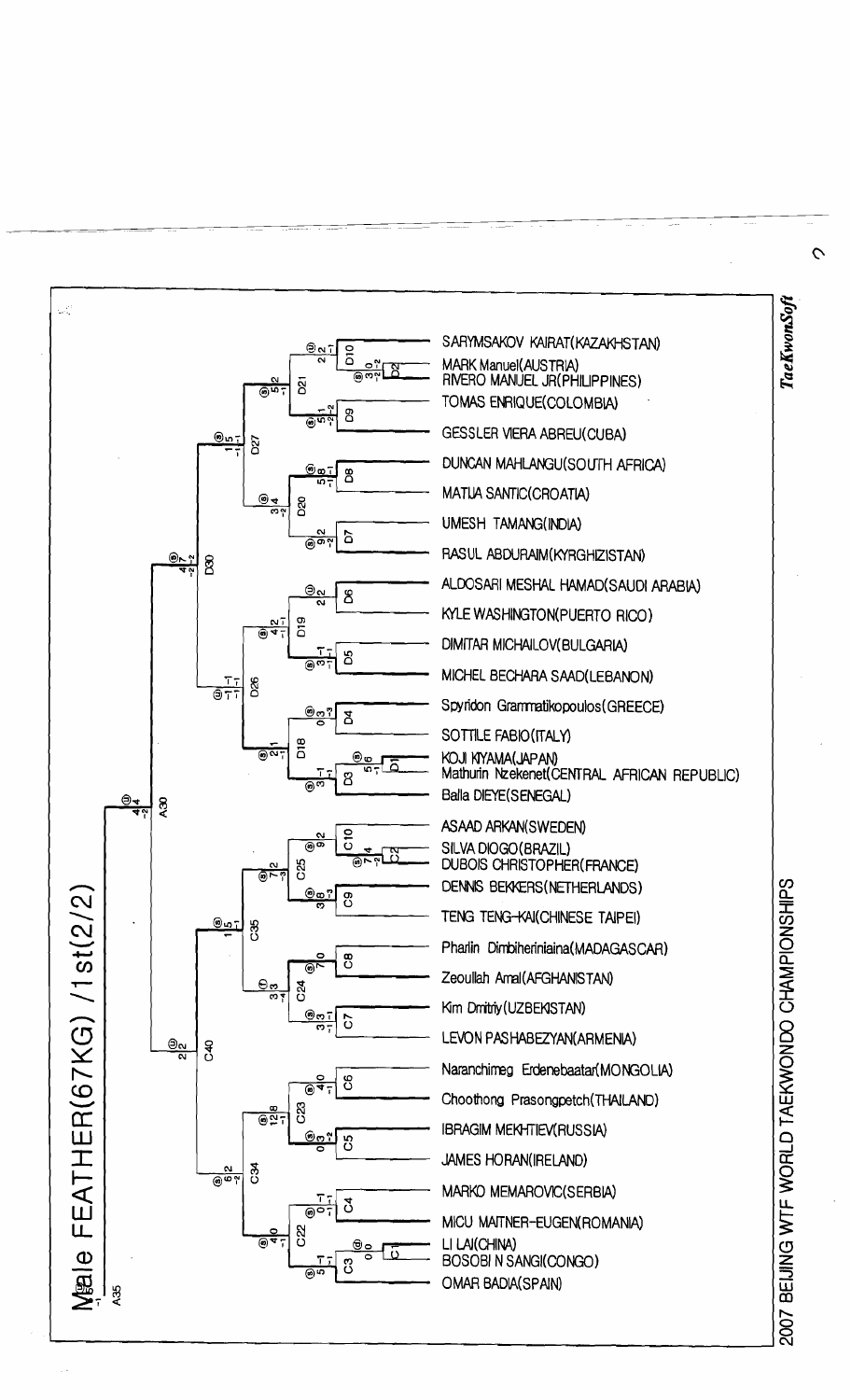

 $\mathbf{r}$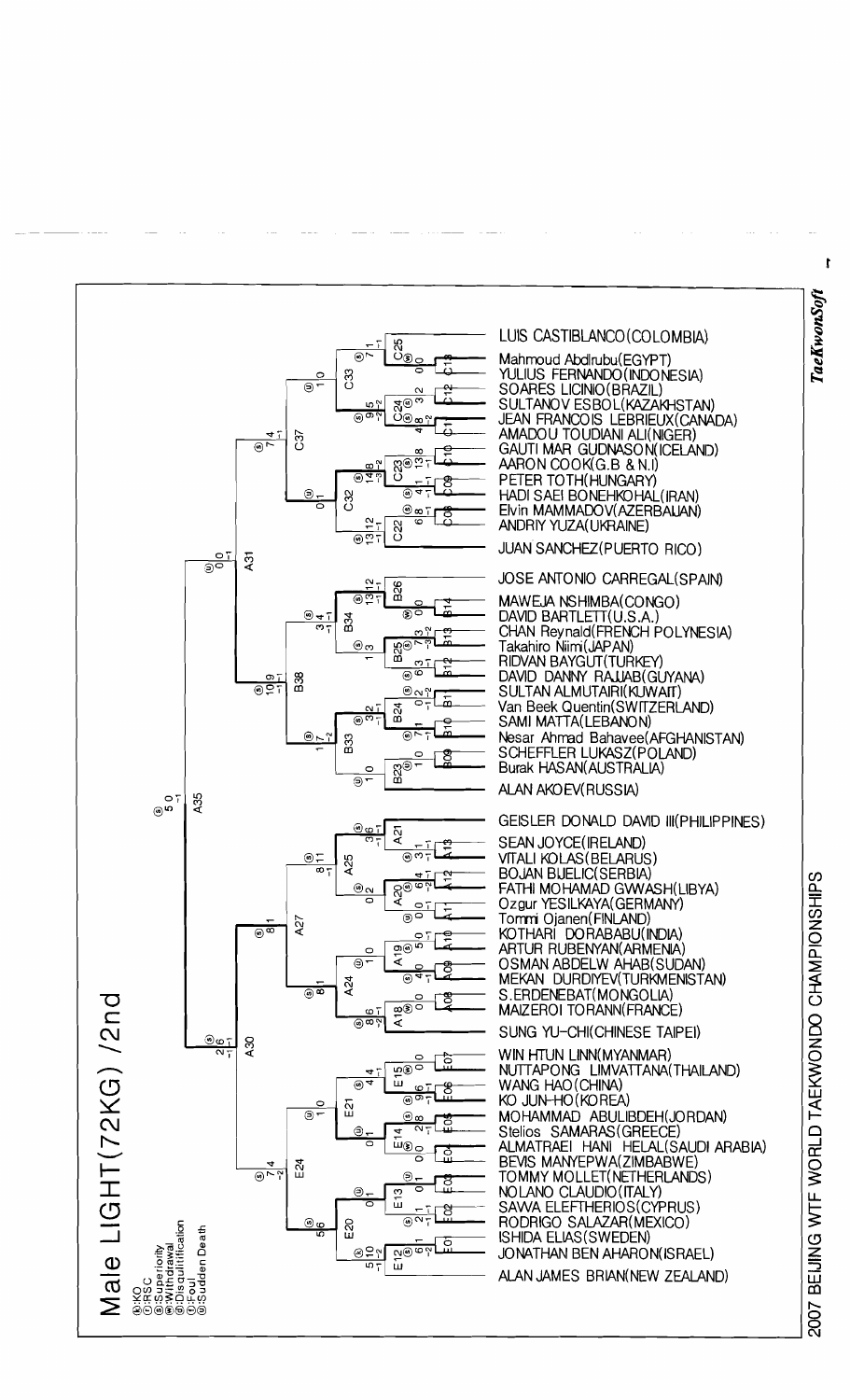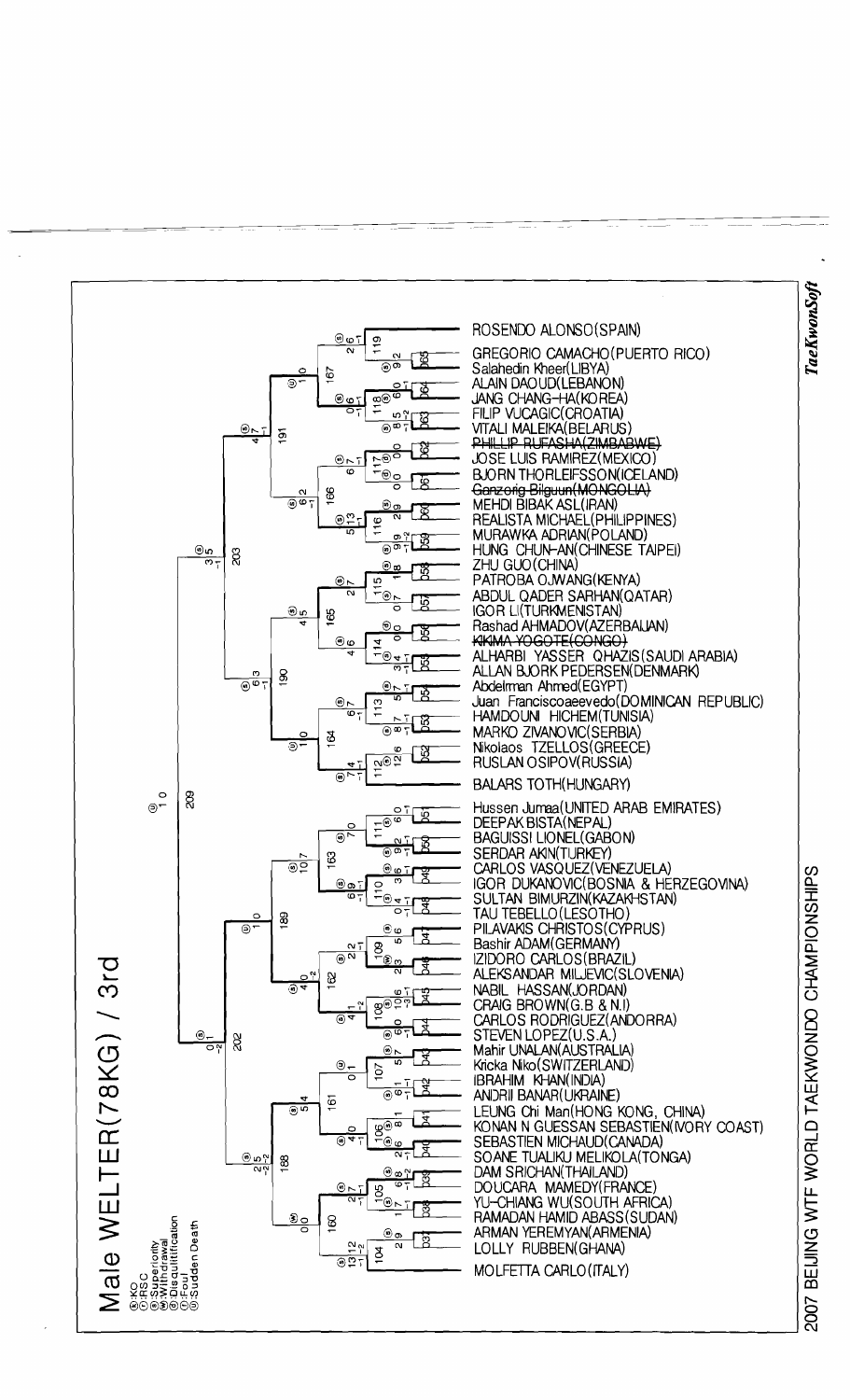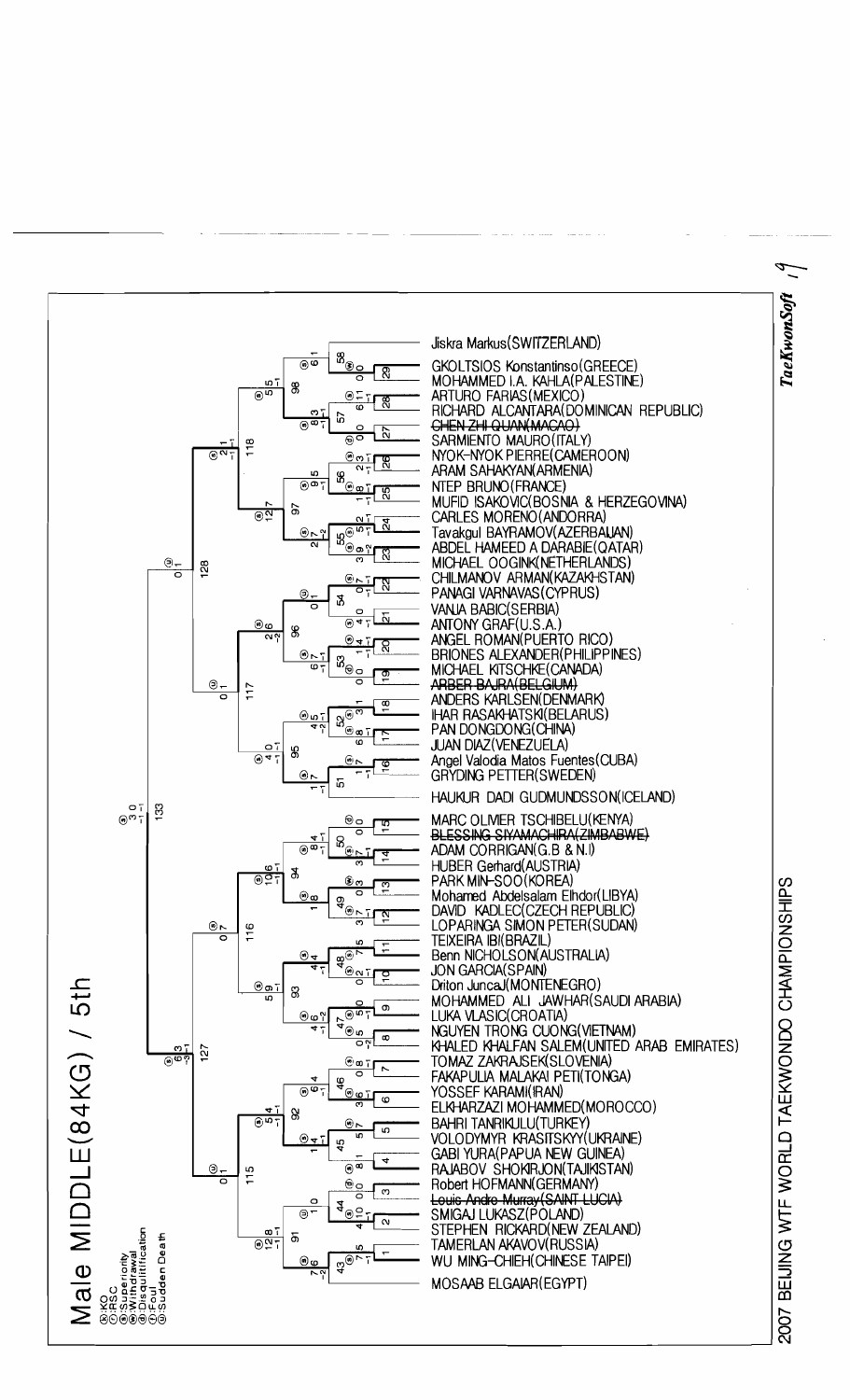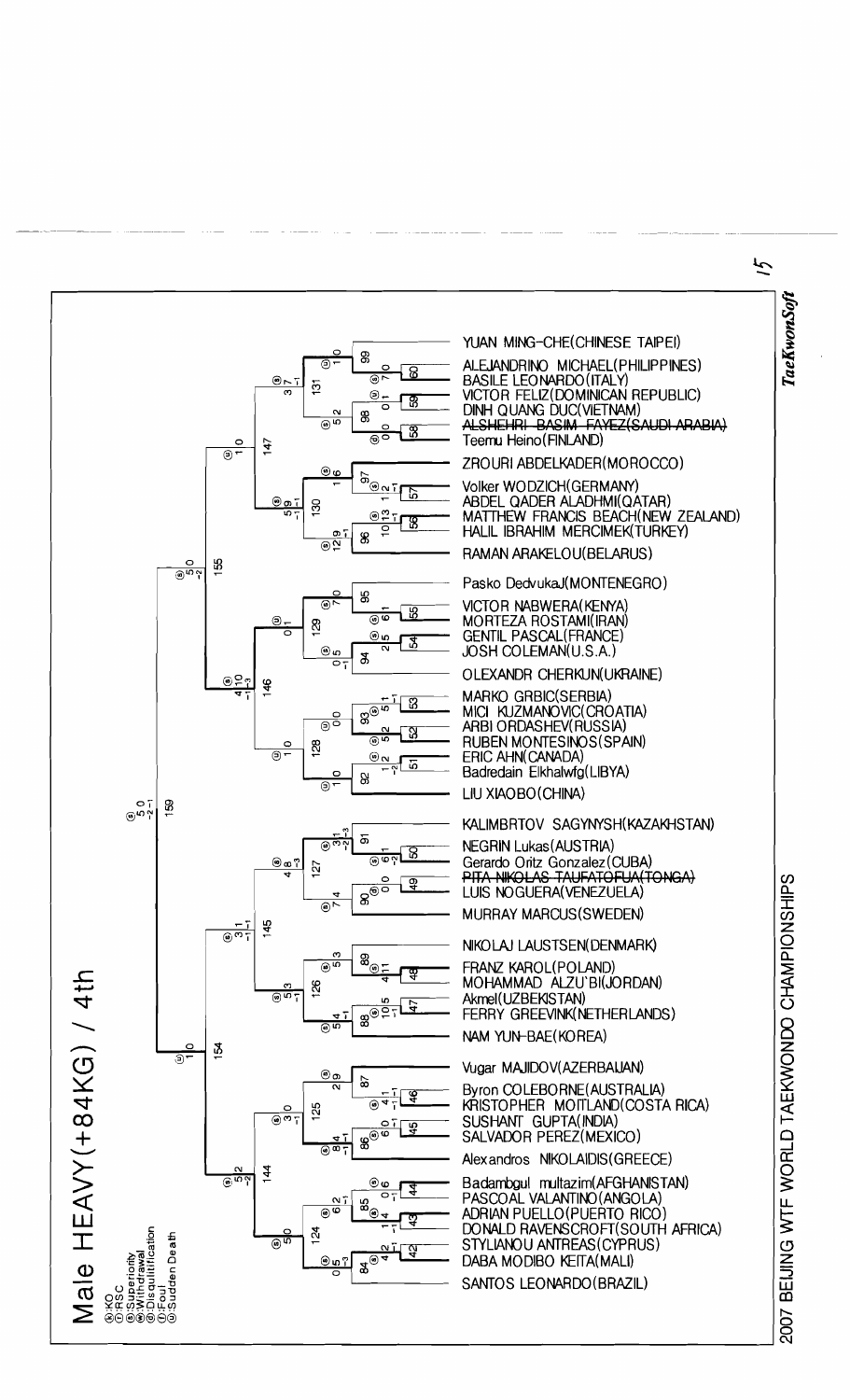

 $\epsilon$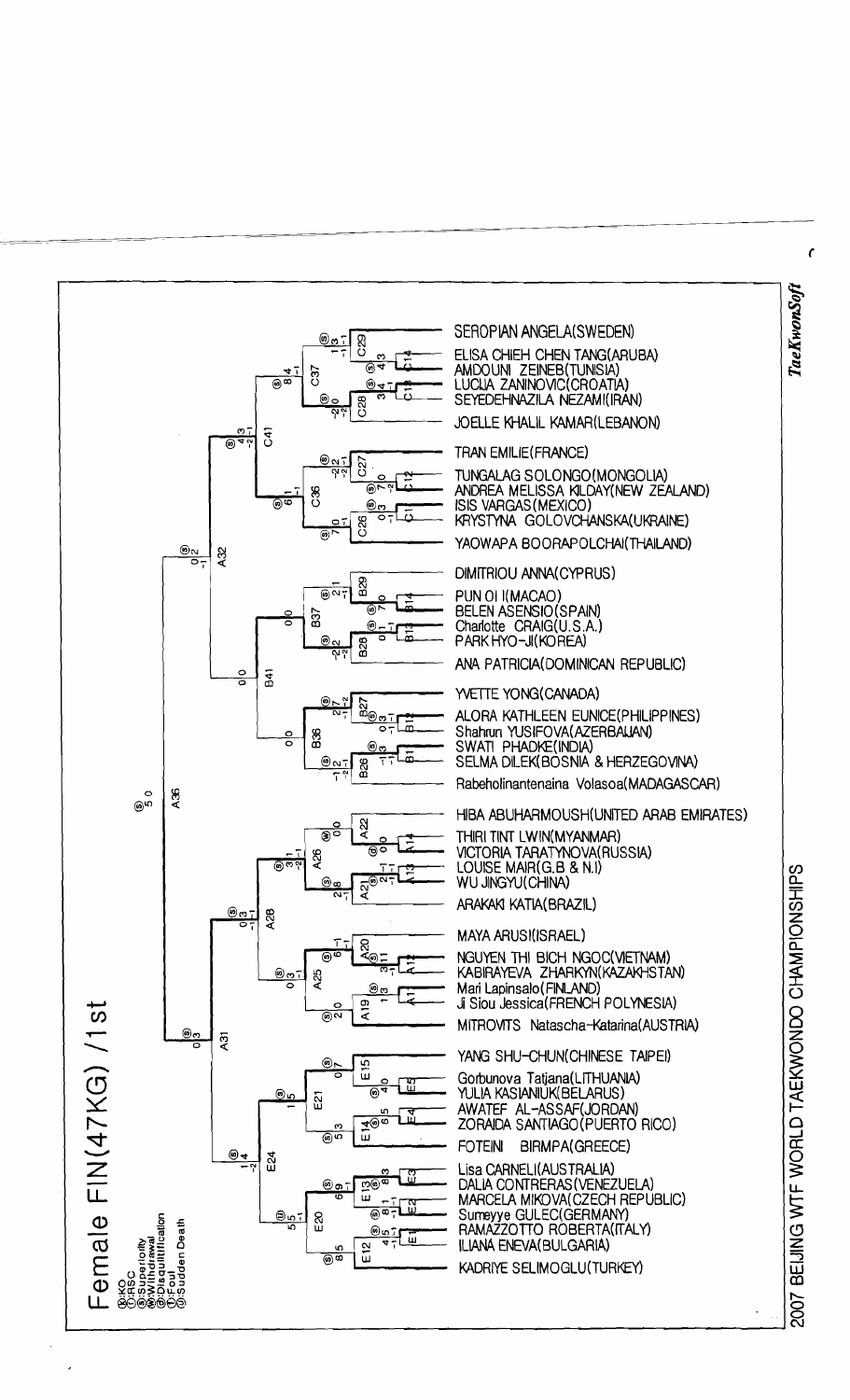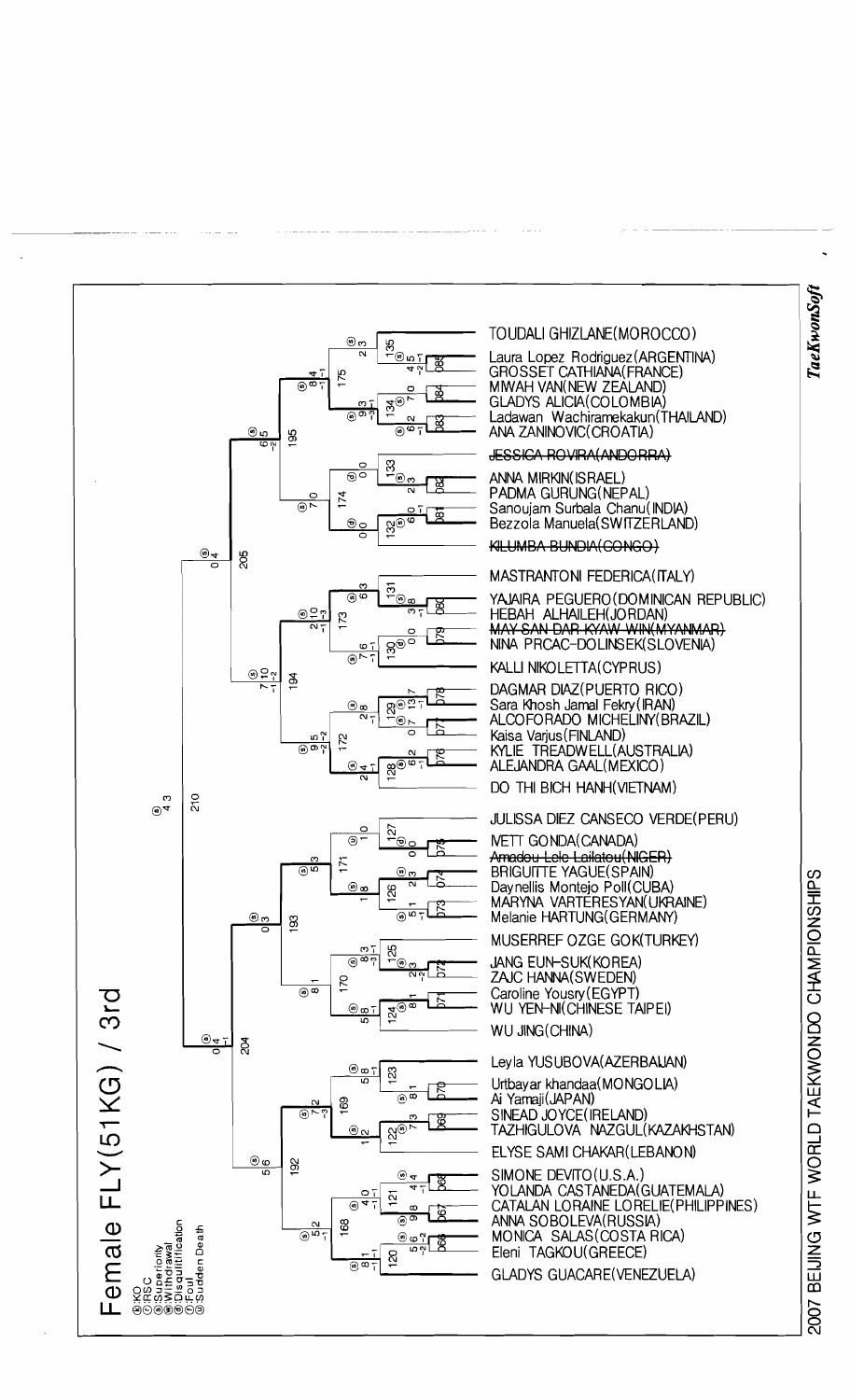

## TaeKwonSoft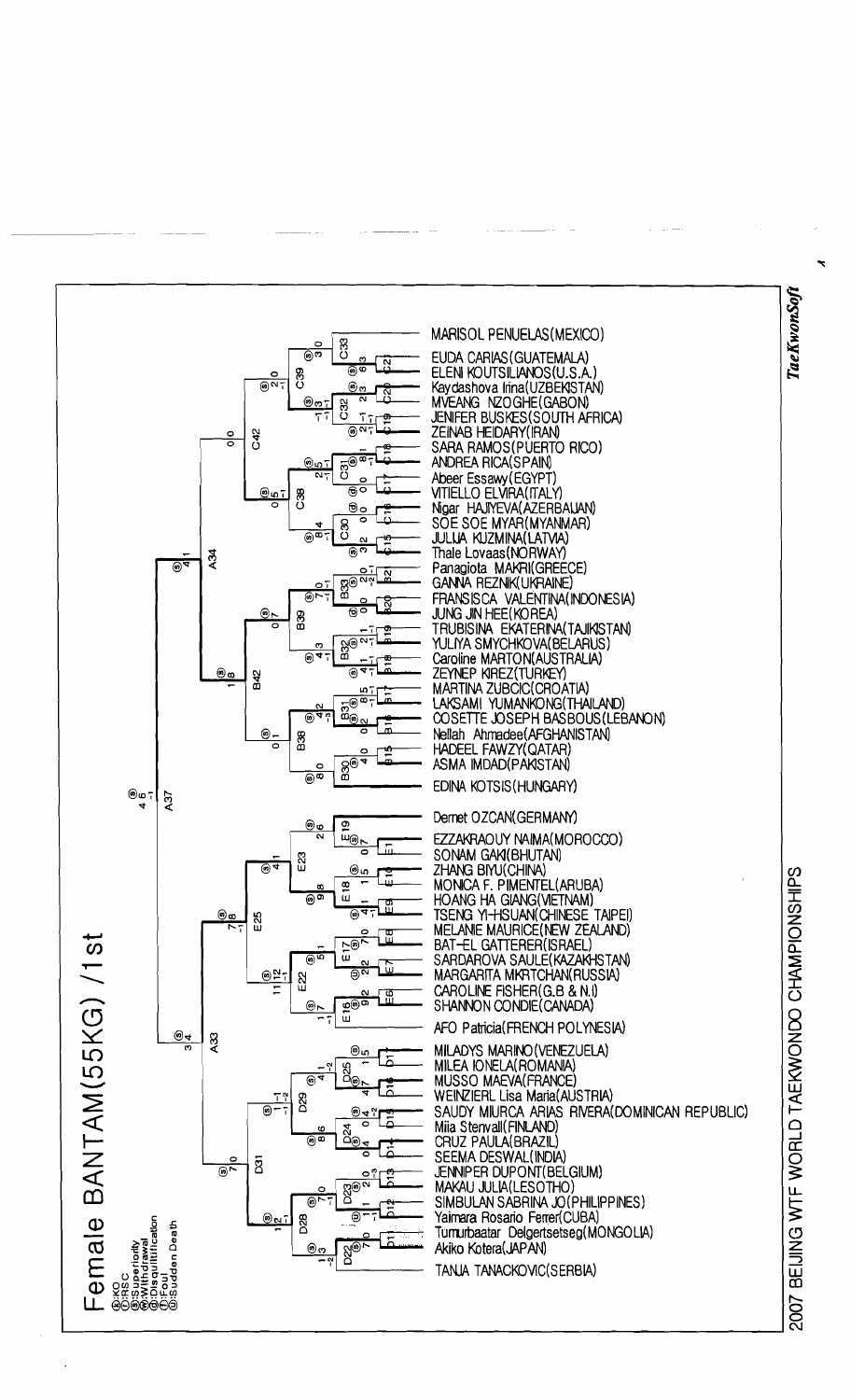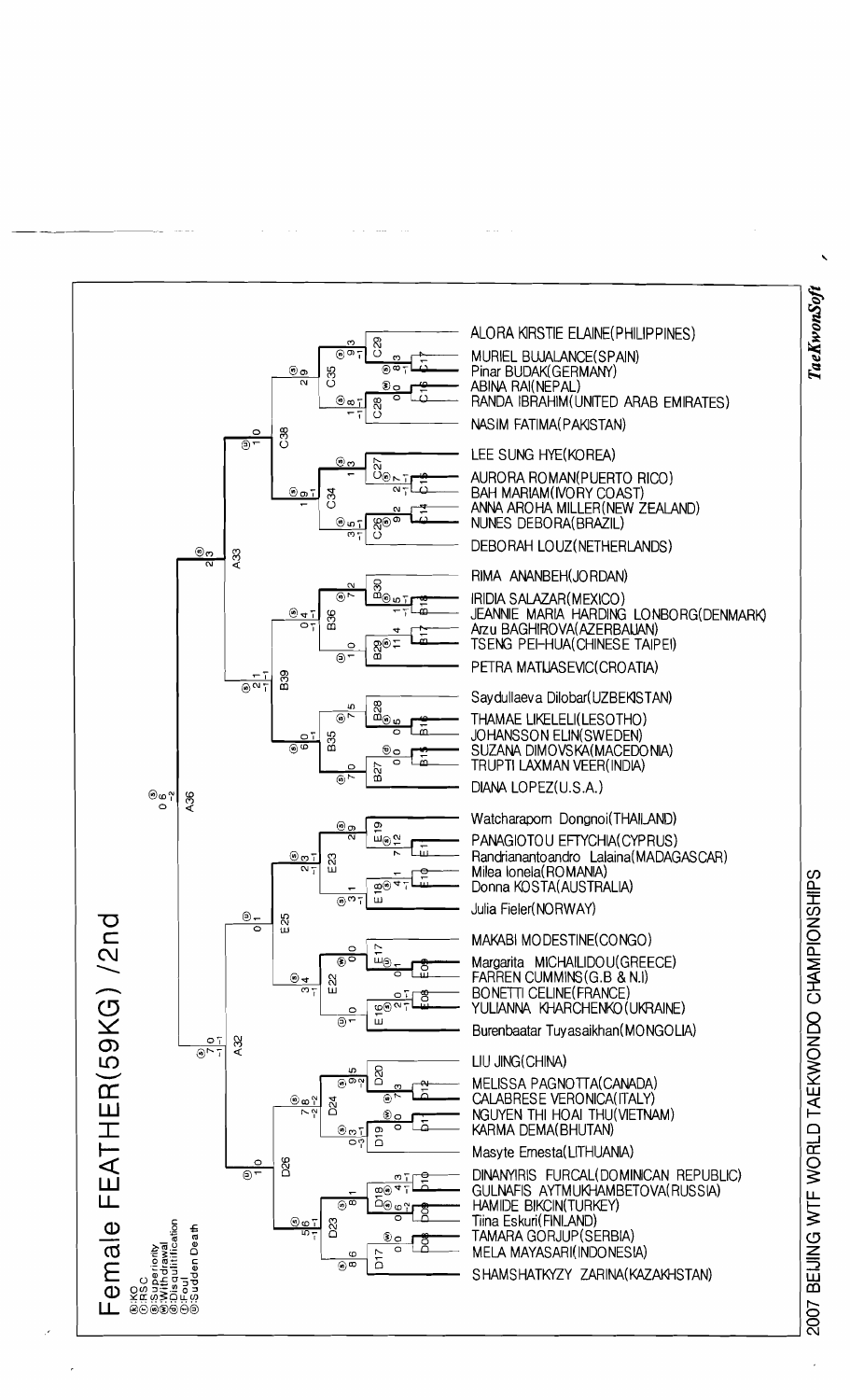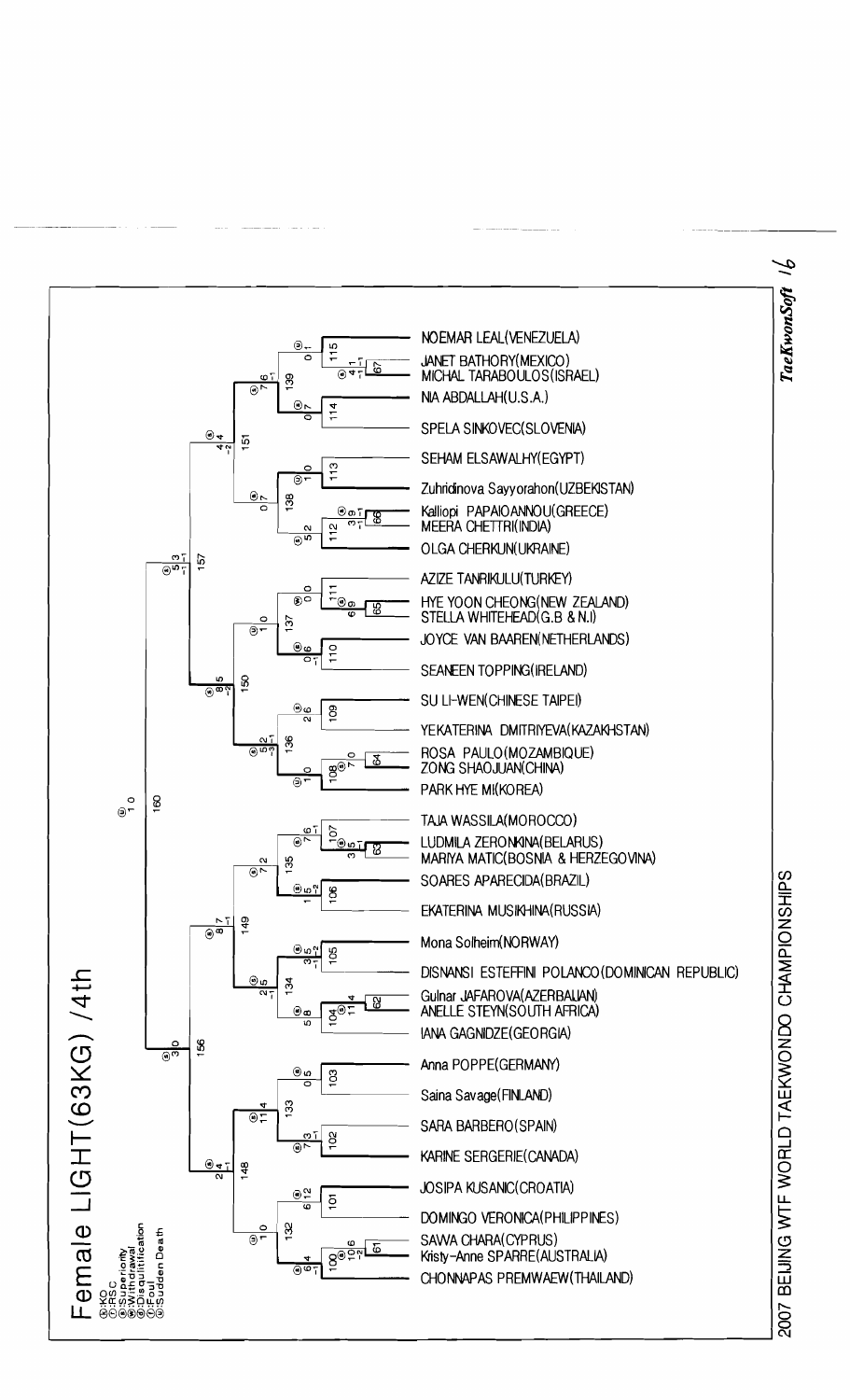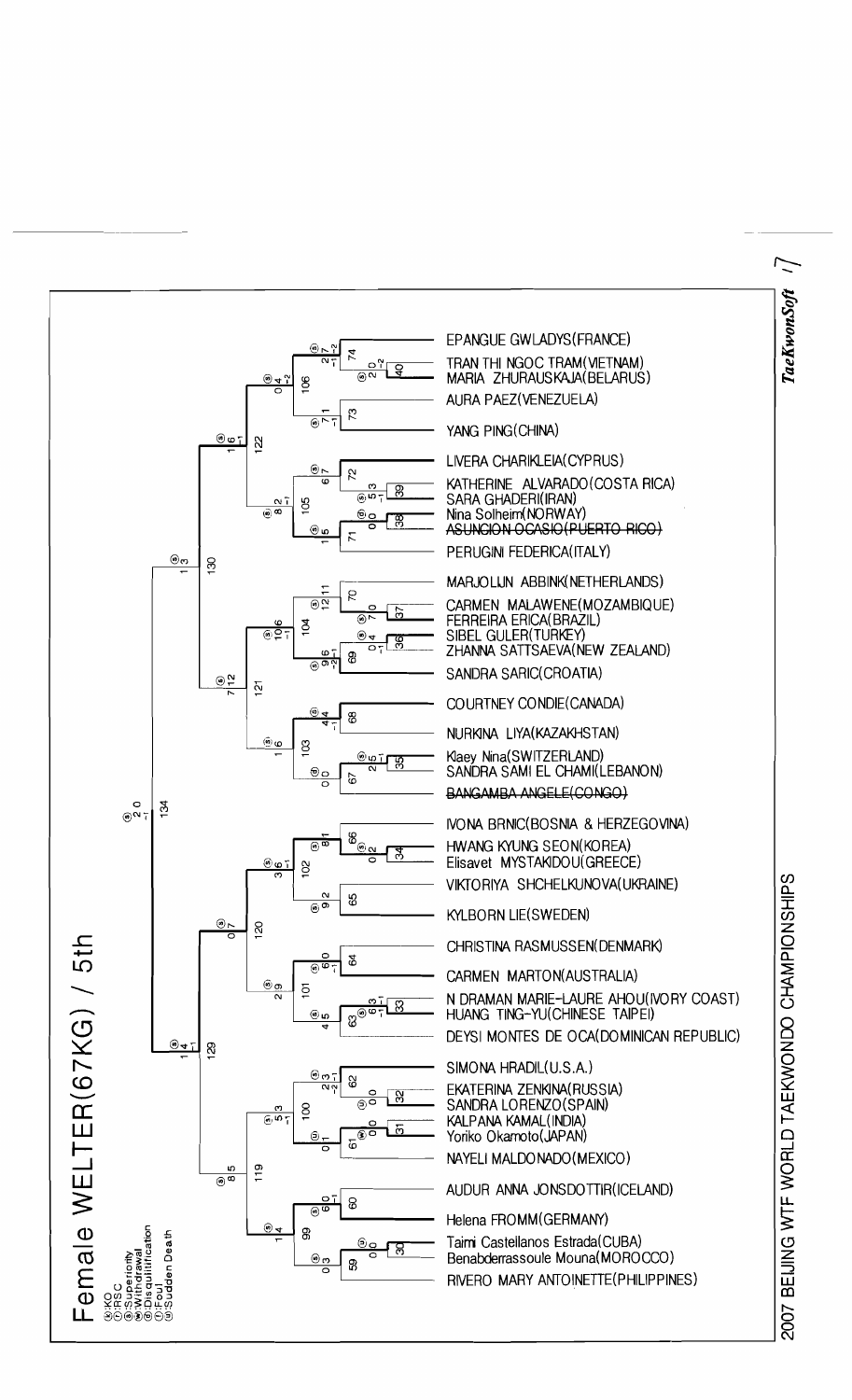